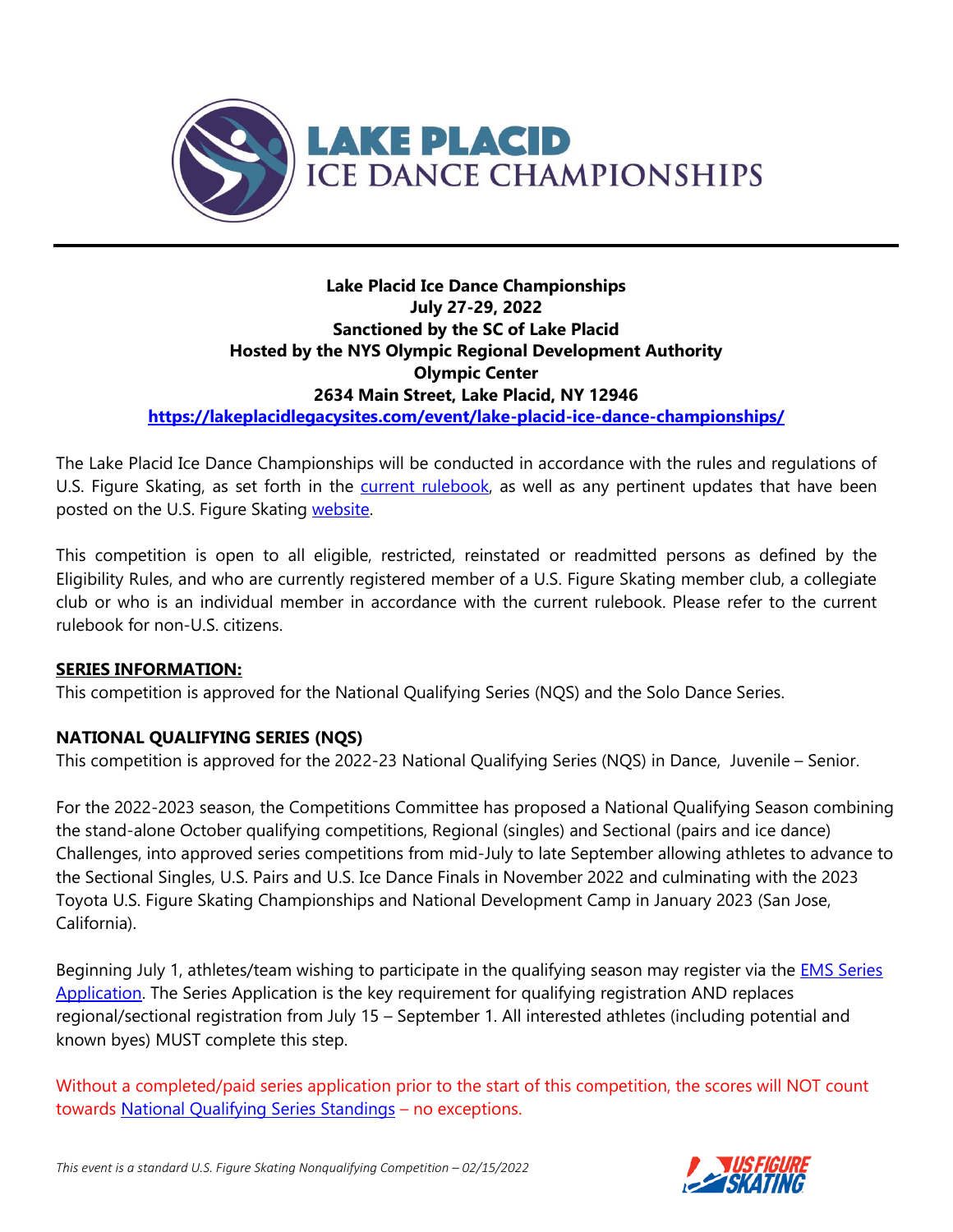For additional information, review the NQS Athlete Handbook **[here.](https://www.usfigureskating.org/sites/default/files/media-files/NQS_AthleteHandbook.pdf)**  Questions can be directed to [events@usfigureskating.org.](mailto:events@usfigureskating.org)

## **SOLO DANCE SERIES**

Skaters must register to participate in the Solo Dance Series prior to competition at designated competitions in order to have their points recorded and seen in standings. [Solo Dance Series Registration](https://m.usfigureskating.org/series/registration/overview/10?id=10) | [Solo Dance Series Information](https://www.usfigureskating.org/members-only/skating-opportunities/solo-dance/series-info)

# **ELIGIBILITY/TEST LEVEL**:

**Test Level**: Competition level is the highest test passed as of the entry deadline in the discipline the skater is entering. Note, athletes may "skate up" in level, but may not skate down in any event.

# **EMS REGISTRATION:**

Entries will be accepted via **EMS** with credit card only. Each transaction includes a 3% credit card fee.

# **Registration Deadline: Monday, June 27, 2022 at 11:59 PM ET Late Registration Deadline: Tuesday, June 28, 2022 at 11:59 PM ET + \$50 Late Fee**

- 1. Go to [https://m.usfigureskating.org](https://m.usfigureskating.org/)
- 2. Enter your U.S. Figure Skating member number and password
	- a. If you need assistance with your member number and password, contact Member Services at [memberservices@usfigureskating.org.](mailto:memberservices@usfigureskating.org)
- 3. Click EMS then "Competition Registration"
- 4. Choose "COMPETITION NAME" from the list of nonqualifying competitions.
	- a. If you need assistance completing your registration, contact [productsupport@usfigureskating.org.](mailto:productsupport@usfigureskating.org)

## **FOREIGN SKATERS:**

Non-U.S. skaters intending to register for this competition must set up a non-member account prior to registering for the competition [\(click here for HOW TO\)](https://public.3.basecamp.com/p/GwrcZ9DuXrqkxKykKbYQxJGn). This can be done by choosing the "Create Account (Non-Member)" option on the [Members Only](https://m.usfigureskating.org/account/login/) login page.

## **PARTNERED EVENTS**:

Only one partner will complete registration for the team. During the registration process, you will be asked to identify your partner and verify their test information. **The registered partner will be responsible for managing all aspects of the competition for the team including music/PPC upload, practice ice sales, etc.**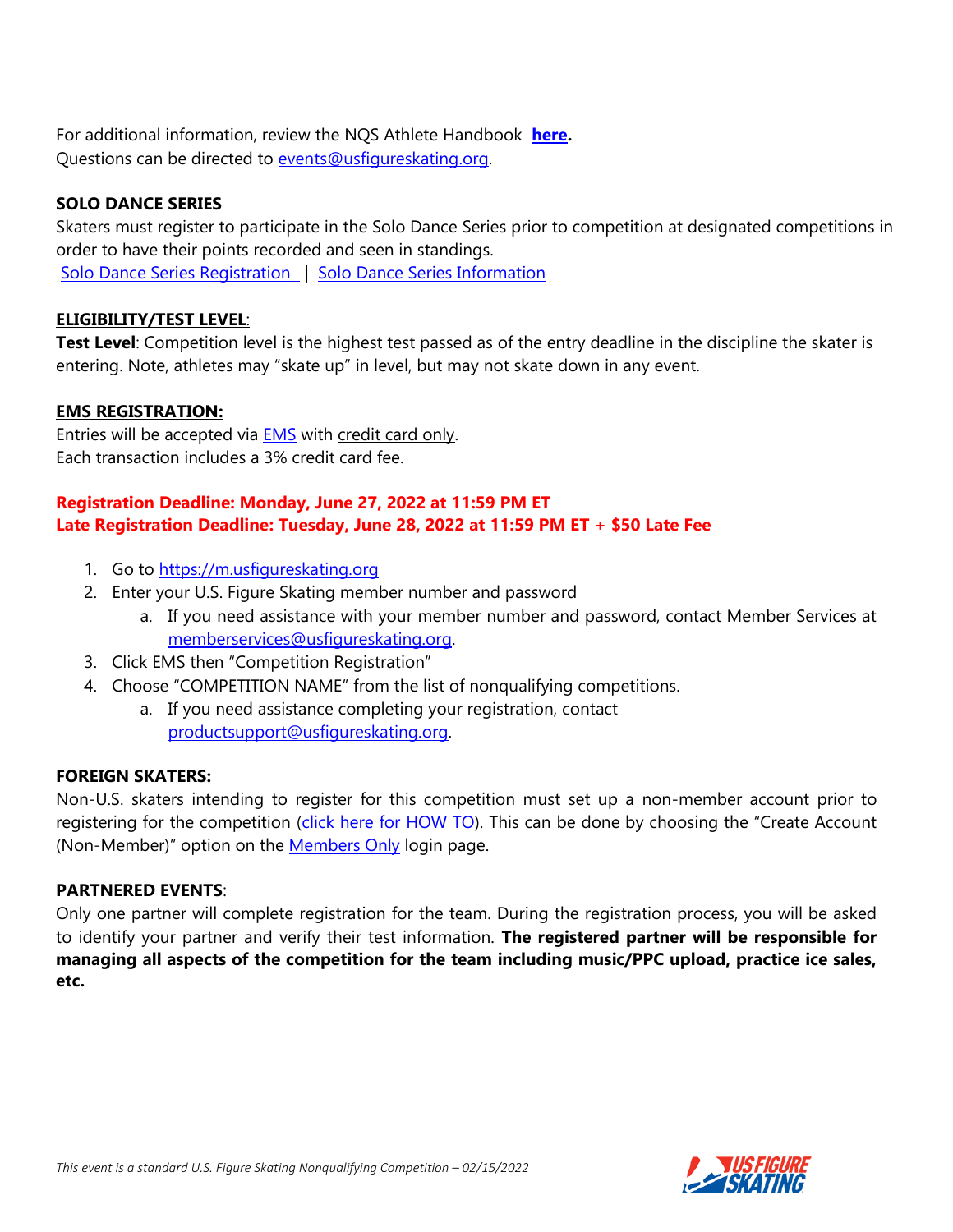#### **Mandatory Athletes:**

Athletes age 18+ as of the competition start date who will be competing on a team (i.e. synchro, dance, pairs, shadow dance, theatre, etc.) with at least one minor athlete must complete SafeSport training. **\***

Minor Athletes who turn 18 mid-season are encouraged to seek parental consent to take the online SafeSport training early to avoid any disruptions in their ability to participate as the training is required upon turning 18. The athlete will not be SafeSport compliant until they have completed the training and their Members Only portal reflects completion. Please email [skatesafe@usfigureskating.org](mailto:skatesafe@usfigureskating.org) for instructions or questions regarding parental consent.

**REFUND POLICY:** Entry fees will not be refunded after entry deadline unless no competition exists or the event is canceled. There will be no refunds for medical withdrawals.

**SCHEDULE:** Competitors may be scheduled on any day or time during the announced dates of the competition. The competition and practice ice schedule will be available after the close of entries. All participants will be notified via email once available.

#### **FACILITIES**:

The competition will be held at: Olympic Center 2634 Main Street Lake Placid, NY 12946

Competition events may be held in the 1980 Rink or the 1932 Rink. Practice ice may be held in the 1980 Rink, 1932 Rink or USA Rink.

1980 Rink – 85' x 200' 1932 Rink – 100' x 200' USA Rink – 85' x 200'

#### **EMS MUSIC UPLOAD:**

#### **DEADLINE: MONDAY, JULY 18, 2022 at 11:59 PM ET - \$25 LATE FEE**

Competitors participating in events with music are required to upload their music to the **EMS** competition [portal](https://m.usfigureskating.org/competition/30600) no later than **MONDAY, JULY 18, 2022 at 11:59 PM ET**. After this date, skaters will be locked out of this feature and subject to a **\$25 late fee**. The late fee will automatically be added to each skater's cart who doesn't meet this requirement by the deadline. Late fees will not be removed under any circumstances and must be paid prior to receiving the skater credential onsite.

# **EMS SKATER MUSIC UPLOAD HOW TO: [CLICK HERE](https://public.3.basecamp.com/p/ycj6D89r1GruJVv8oTSWXUqW)**

**If you need assistance, emai[l productsupport@usfigureskating.org](mailto:productsupport@usfigureskating.org)**

All music must meet the following criteria. If you have questions about what format you have, please contact your coach and get a new version of your music that meets the criteria listed below.

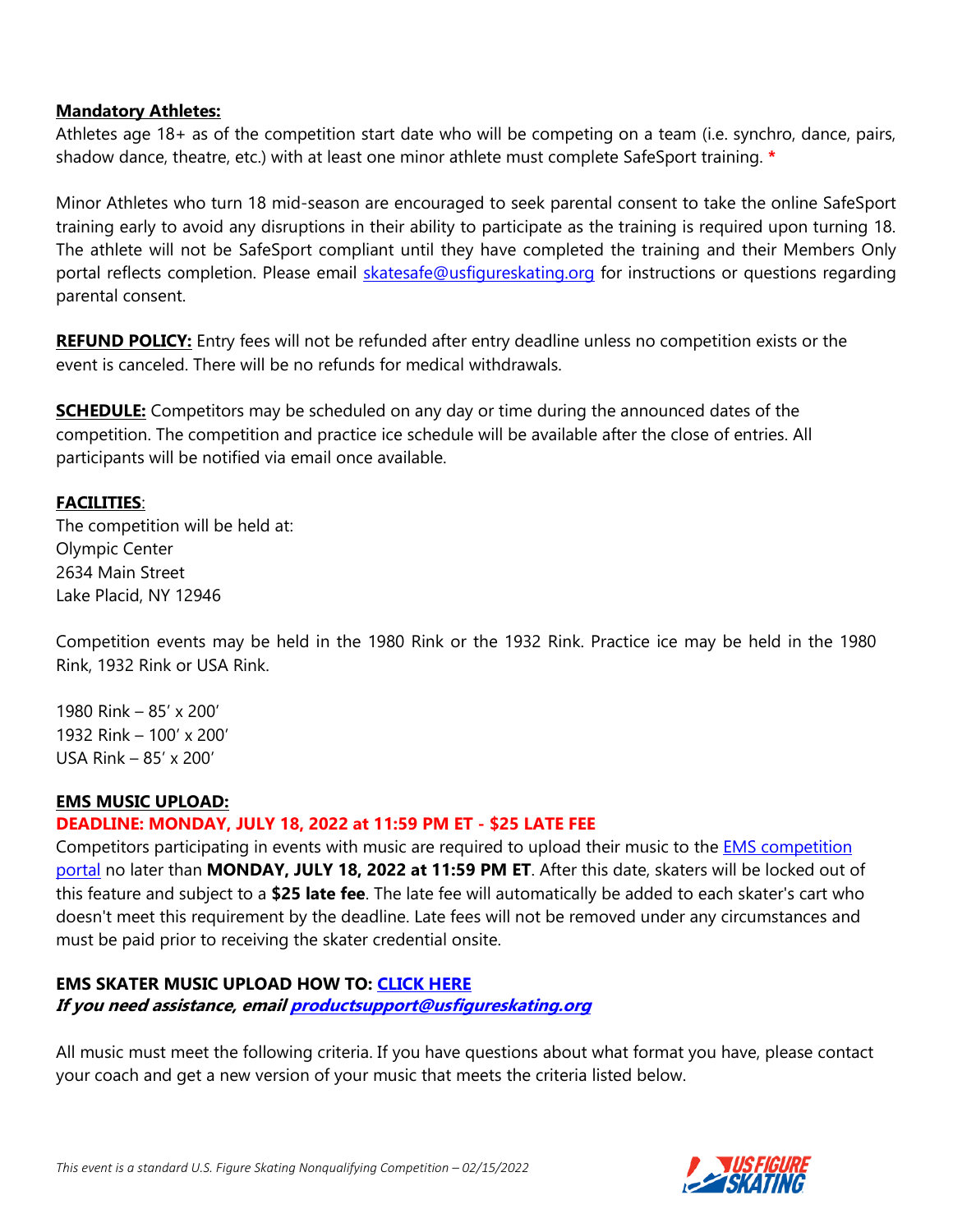#### MUSIC CRITERIA:

- File Format: MP3
- Bit Rate: 192 kbps or higher and Sample Rate: 44,100 kHz
	- o This will be verified by the music chair and they may request you upload a corrected file.
- Leaders and trailers (the silence or "dead space" before and after the actual start and end of the program music) may not exceed two (2) seconds. We prefer that there be NO leaders or trailers at all. Excessive leaders and trailers may disrupt the playing of the music during competition.

Competitors must also bring a copy of their competition music on CD or digital copy (if you are accepting digital back up such as on a phone or memory stick) as a backup in case of technical difficulties and must be available rink side during the competition. Only CDs (standard CD-R format only) will be accepted for backups and must be clearly marked with the competitor's name, event, and running time.

#### **EMS PLANNED PROGRAM CONTENT (PPC) – IF IJS: DEADLINE: MONDAY, JULY 18, 2022 at 11:59 PM - \$25 LATE FEE**

Competitors participating in IJS events are required to submit PPC to the **EMS** [competition portal](https://m.usfigureskating.org/competition/30600) no later than **MONDAY, JULY 18, 2022 at 11:59 PM ET**. After this date, skaters will be locked out of this feature in EMS and subject to a **\$25 late fee**. The late fee will automatically be added to each skater's cart who doesn't meet this requirement by the deadline. Late fees will not be removed under any circumstances and must be paid prior to receiving the skater credential onsite.

# **EMS PPC UPLOAD HOW TO: [CLICK HERE](https://public.3.basecamp.com/p/bJNALQ6nPYrJUH2YKAjQ2tMB)**

# **If you need assistance, emai[l productsupport@usfigureskating.org](mailto:productsupport@usfigureskating.org)**

**LIABILITY:** U.S. Figure Skating, the Skating Club of Lake Placid and the New York State Olympic Regional Development Authority accept no responsibility for injury or damage sustained by any participant in this competition. This is in accordance with Rule 1600 of the official U.S. Figure Skating Rulebook.

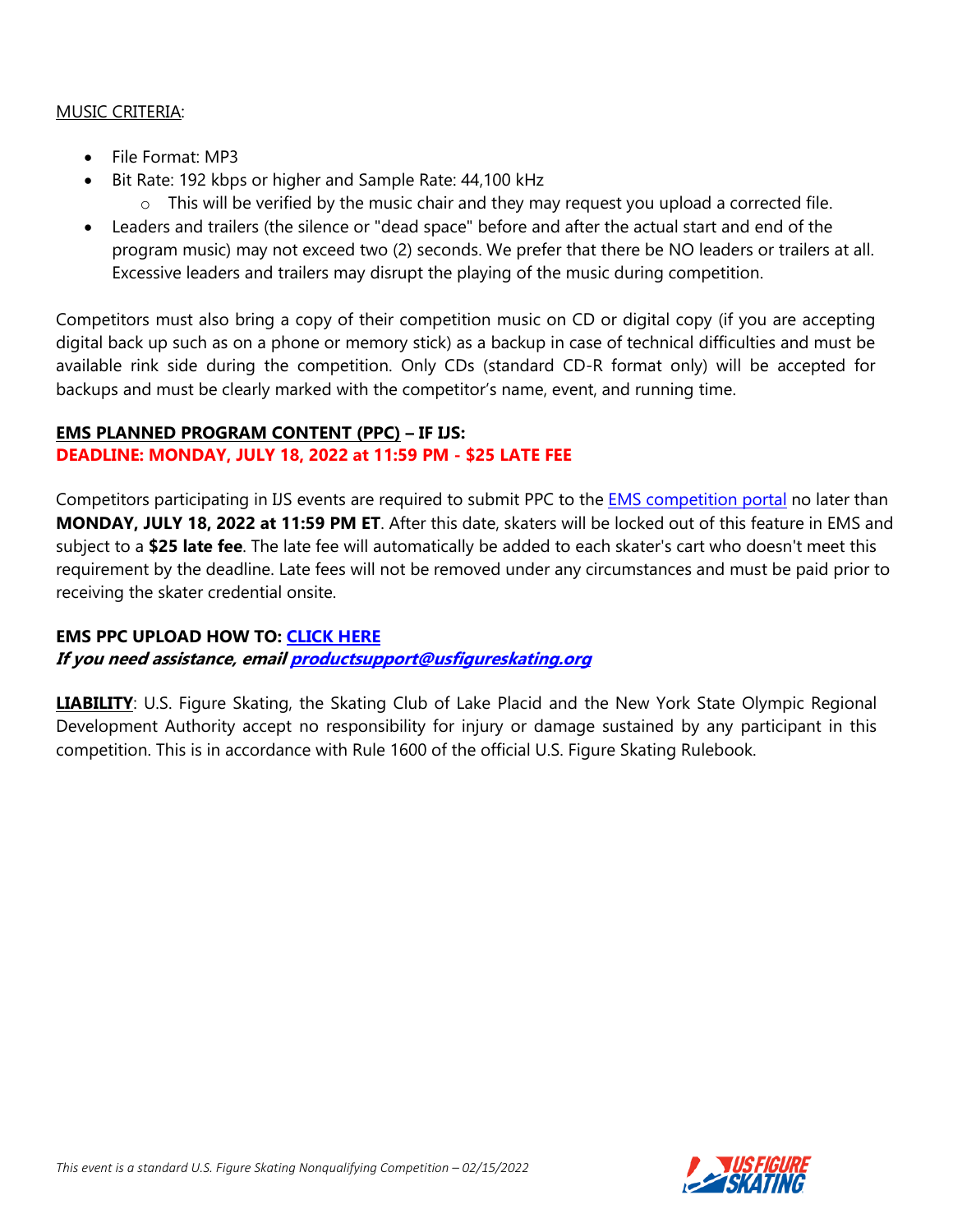#### **ONSITE CHECK-IN:**

Check-in will open on Tuesday, July 26, 2022 and will be located in the 1932 Rink hallway. Onsite check-in hours will be communicated to all athletes and coaches after the competition schedule is released.

#### **LOCKER ROOMS:**

Locker rooms and changing areas will not be available this competition. All athletes are expected to arrive to the arena ready (costumes, hair, make-up etc.). Athletes will be provided with an area to put skaters on but will not be permitted to change in public restrooms.

#### **PRACTICE ICE:**

The practice ice schedule will be available shortly after the publication of the official competition schedule. Skaters will be able to purchase practice ice at that time through EMS.

#### **PHOTO/VIDEO**:

Professional action photography will be offered through Miracle Moments Photography. Please contact Ona Kwiatkowski at [onak@orda.org](mailto:onak@orda.org) with any questions.

A videographer will be available.

**Note, [per U.S. Figure Skating policy,](https://public.3.basecamp.com/p/EsWCNMRdrZ3qJs6LsB9RM9Vf) photographing and/or recording of anyone other than your own skater is strictly prohibited.** 

#### **AWARDS:**

Medals will be awarded for placements  $1^{st}$  through  $3^{rd}$ . Details on awards ceremonies/pick-up will be available at check-in.

#### **OFFICIAL NOTICES:**

An official bulletin board will be maintained at the information desk in the 1932 Rink hallway. It is the responsibility of each competitor, parent and coach to check the bulletin board frequently for any schedule changes and/or additional information. Skaters are requested to arrive 45 minutes prior to the scheduled time of their event. A tentative schedule of events will be posted prior to the competition.

Results will be posted online.

#### **TEST CREDIT:**

Test credit will be available at this event. Please contact [marye@orda.org](mailto:marye@orda.org) to register.

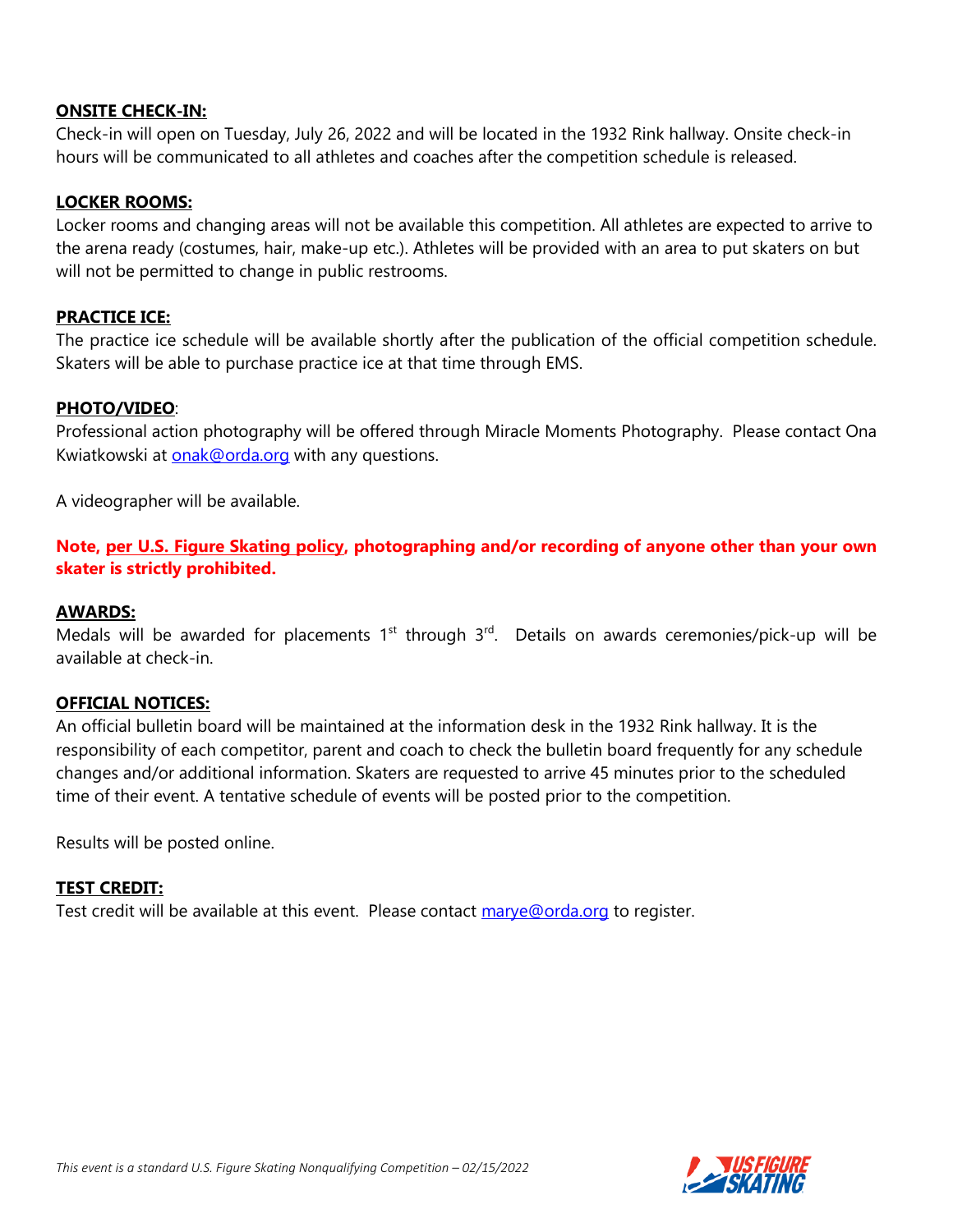# **IMPORTANT NOTICE FOR ALL COACHES:**

To be a credentialed coach at a sanctioned nonqualifying competition, coaches must meet the compliance requirements listed below and verified by the U.S. Figure Skating.

With EMS, a coach must be included within a skater's registration or updated through their EMS Skater Portal via "[My Coaches](https://public.3.basecamp.com/p/3uMsvDUa7FL8Y2EDqZyD2UAZ)." All coaches declared at the time of registration will be included on the skater's registration confirmation email. Note, there is no registration approval process within EMS as the data (membership and test level) is tied to the U.S. Figure Skating database. Non-compliant coaches will receive automated email reminders through the start of the competition.

**EMS Coach Resources** (\*include links in your announcement):

- [My Competitions](https://public.3.basecamp.com/p/rXE1uyVQqyg3xA7hzXAjpudM)
- [My Skaters](https://public.3.basecamp.com/p/w79NH9tSWWwJ17EjeUhdpy1V)
- [Coach Schedule](https://public.3.basecamp.com/p/3UXnPmqVfktsb1qEwg6AHR2h)

# Coach/Choreographer (domestic/non-foreign):

- $\checkmark$  Must be a current full member of U.S. Figure Skating either through a member club or as an individual member.
- $\checkmark$  If 18 years or older, must submit information for, proper payment of \$30 and successfully pass a background check. **\***
	- $\circ$  The background check will be valid for two seasons, the one in which it was completed plus one additional.
- ✓ If 18 years or older, must complete annual SafeSport Training. **\***
	- o The training will be valid for 365 days from date of completion and there is no cost for the training/certification.
- ✓ Must complete the Professional Coach/Choreographer Coaching Education Requirement (CER) through the [Professional Skaters Association \(PSA\).](https://skatepsa.com/compliance)
- $\checkmark$  Must submit proof of general liability insurance with limits of \$1 million per occurrence/ \$5 million aggregate.
- ✓ Must agree to the U.S. Figure Skating Code of Ethics. **\***
- ✓ Must complete three waivers: 1) Assumption of Risk, Waiver and Release and Indemnification Agreement, 2) Medical Consent and 3) Name and Likeness Release and Consent Agreement. **\***
- $\checkmark$  If attending a qualifying competition or traveling as a part of Team USA and/or International Selection Pool (ISP), must be a full member of the [Professional Skaters Association \(PSA\).](https://skatepsa.com/membership)

## Learn to Skate USA Coach:

- $\checkmark$  Must be a current full member of U.S. Figure Skating either through a member club or as an individual member OR Learn to Skate USA instructor membership
- $\checkmark$  If 18 years or older, must submit information for, proper payment of \$30 and successfully pass a background check. **\***
	- $\circ$  The background check will be valid for two seasons, the one in which it was completed plus one additional.
- ✓ If 18 years or older, must complete annual SafeSport Training. **\***
	- $\circ$  The training will be valid for 365 days from date of completion and there is no cost for the training/certification.

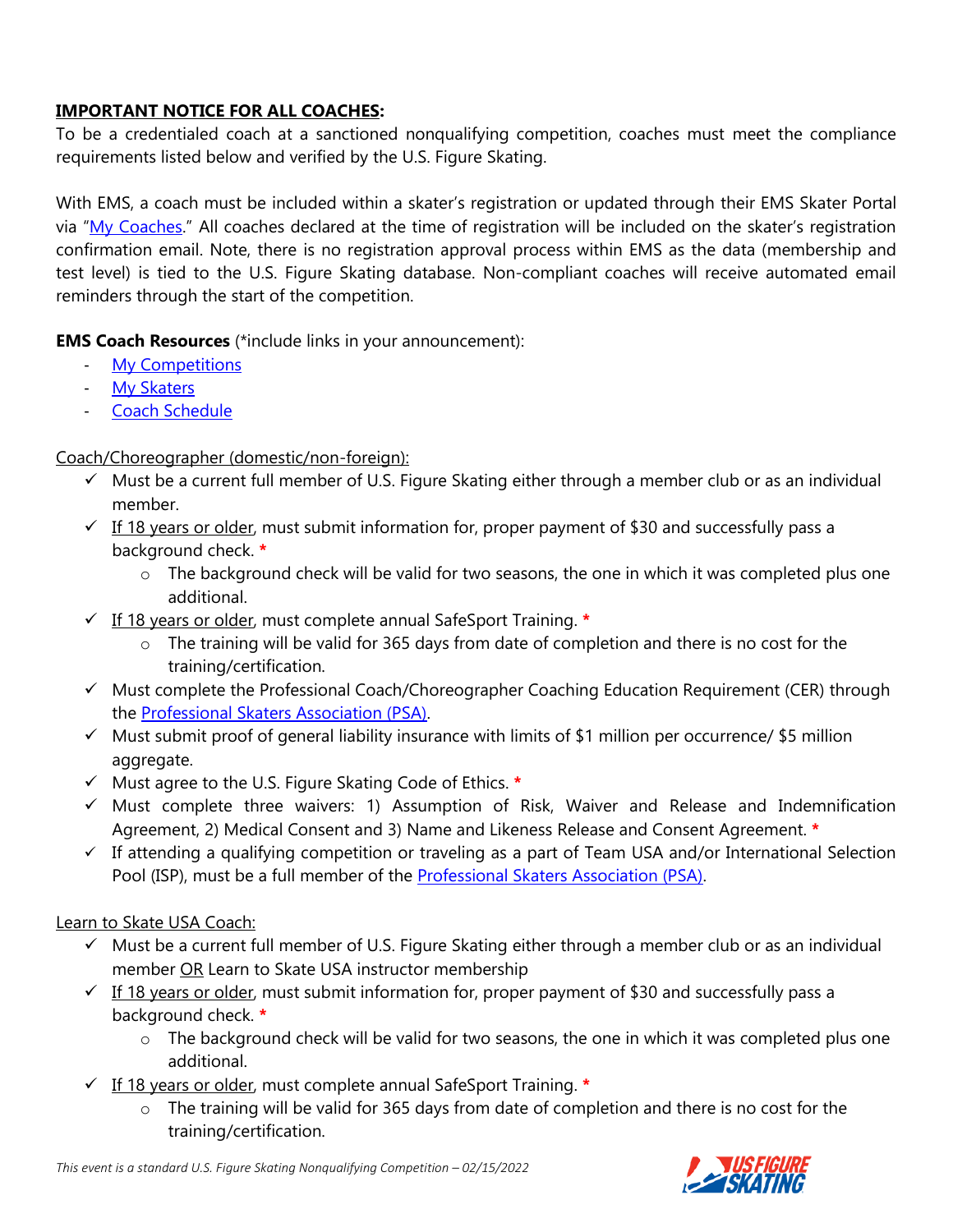- ✓ Learn to Skate USA Instructor Certification completed OR U.S. Figure Skating compliance coach (details above)
- **\*** Accessible via U.S. Figure Skating Members Only Website: [www.usfsaonline.org](http://www.usfsaonline.org/)  $\rightarrow$  Person Icon  $\rightarrow$  or Account  $\rightarrow$  Member Profile  $\rightarrow$  Compliance

Foreign Coach/Choreographer:

 $\checkmark$  Required to present the LOC with a letter from their federation verifying they are a member in good standing.

For more information regarding [Coach Compliance](https://www.usfigureskating.org/support/coach/coach-compliance), please visit the Coach Compliance page.

#### **VOLUNTEER INFO:**

To volunteer for this event, please contact Christie Sausa at c.sausa0526@gmail.com

## **CONTACT INFO:**

If you have questions, please contact Mary-Elizabeth Wightman, [marye@orda.org](mailto:marye@orda.org) Kathaleen Cutone, [cutone@msn.com](mailto:cutone@msn.com) Susan Keogh, [keoghcrew@gmail.com](mailto:keoghcrew@gmail.com)

### **ADDITIONAL INFORMATION:**

There is no official hotel for this event. Lake Placid offers a wide variety of hotels, motels, bed & breakfasts and vacation rentals. Summer is a very popular time, however, so we suggest that you book as soon as possible. For information regarding area hotels, please visit [www.lakeplacid.com.](http://www.lakeplacid.com/)